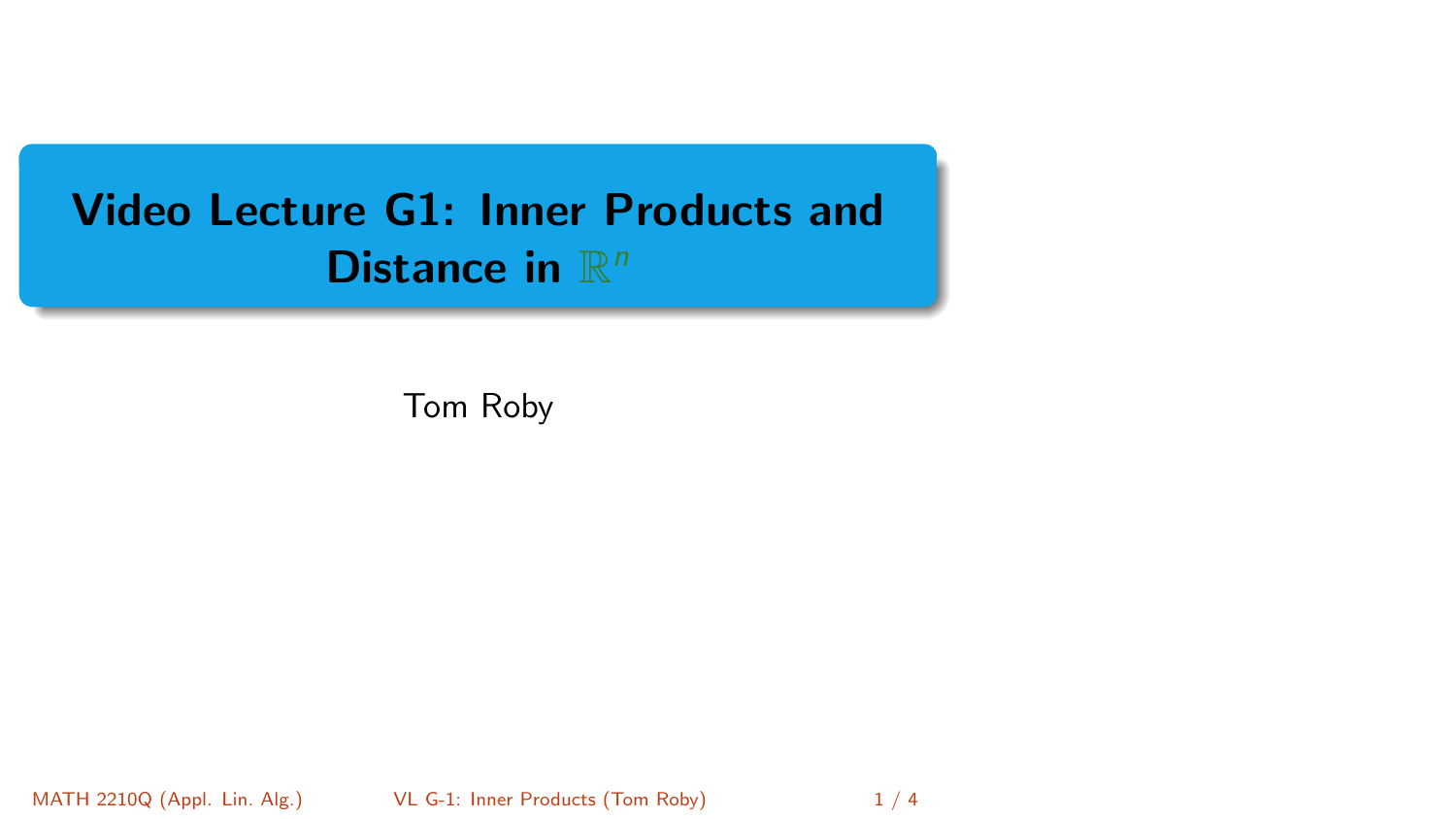## Outline & Objectives

- Define the *inner product*  $\vec{u} \cdot \vec{v}$  of two vectors  $\vec{u}$  and  $\vec{v}$  in  $\mathbb{R}^n$  and analyze its essential properties.
- Define the *length* of a vector  $\vec{v} \in \mathbb{R}^n$  as  $\sqrt{\vec{v} \cdot \vec{v}}$ .
- **•** Generalize the notion of perpendicularity to define two vectors  $\vec{u}, \vec{v} \in \mathbb{R}^n$  to be *orthogonal* when  $\vec{u} \cdot \vec{v} = 0$ .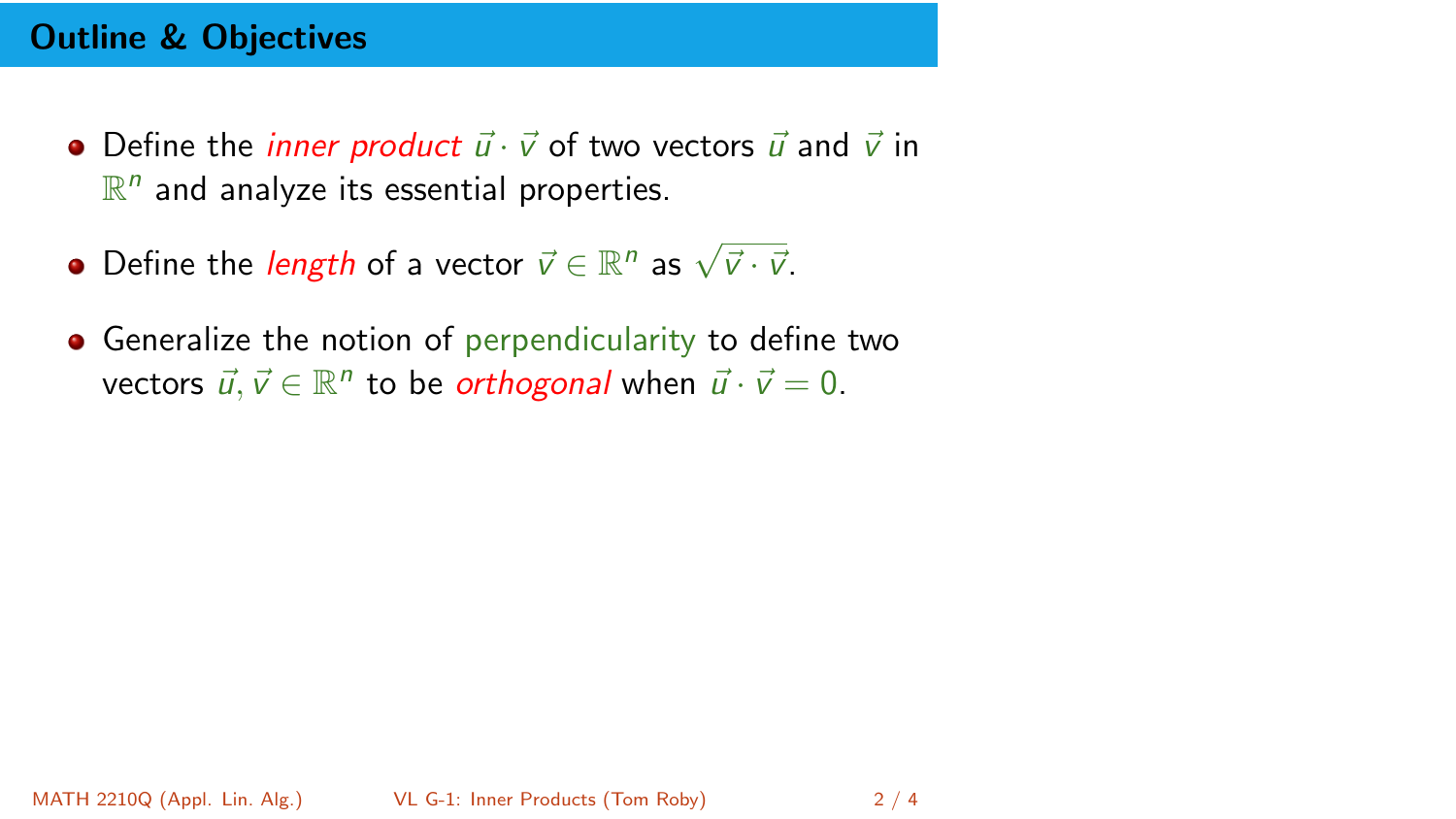# Inner Products in  $\mathbb{R}^n$

To give approximate solns to  $A\vec{x} = \vec{b}$ , we need a notion of distance!

 $\begin{bmatrix} 6 & 3 \end{bmatrix}$ 2 1  $\bigcap x_1$  $x_2$  $=\begin{bmatrix} 4 \\ 2 \end{bmatrix}$ 3 1

### Definition (Inner product of two vectors in  $\mathbb{R}^n$ )

The inner product or dot product of two vectors 
$$
\vec{u}, \vec{v} \in \mathbb{R}^n
$$
 is:  
\n
$$
\vec{u} \cdot \vec{v} = \begin{bmatrix} u_1 & u_2 & \cdots & u_n \end{bmatrix} \begin{bmatrix} v_1 \\ v_2 \\ \vdots \\ v_n \end{bmatrix} = u_1v_1 + u_2v_2 + \cdots + u_nv_n.
$$

#### **Proposition**

For any 
$$
\vec{u}, \vec{v}, \vec{w} \in \mathbb{R}^n
$$
 and  $c \in \mathbb{R}$ :  
\n(1)  $\vec{u} \cdot \vec{v} = \vec{v} \cdot \vec{u}$   
\n(2)  $(\vec{u} + \vec{v}) \cdot \vec{w} = \vec{u} \cdot \vec{w} + \vec{v} \cdot \vec{w}$   
\n(3)  $(c\vec{u}) \cdot \vec{v} = c(\vec{u} \cdot \vec{v}) = \vec{u} \cdot (c\vec{v})$   
\n(4)  $\vec{u} \cdot \vec{u} \ge 0$  and  $\vec{u} \cdot \vec{u} = 0 \iff \vec{u} = \vec{0}$ .